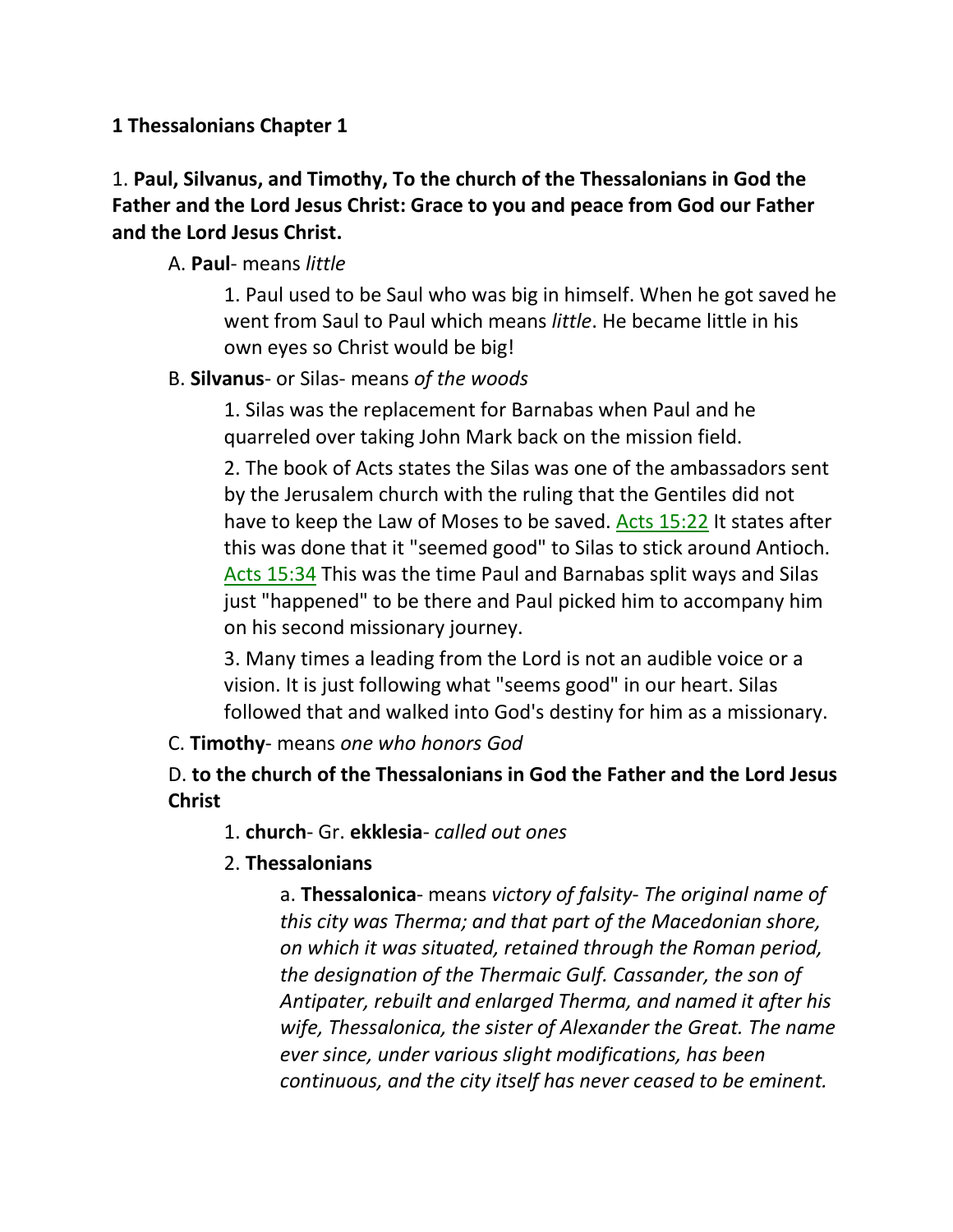*Saloniki is still the most important town of European Turkey, next after Constantinople. Strabo, in the first century, speaks of Thessalonica as the most populous city in Macedonia. -*Smith's Bible Dictionary

b. Paul was in Thessalonica ministering there for three weeks. After this time the Jews in the city were jealous of Paul and Silas' popularity and started a riot against them which ended their ministry there. They went on to Berea where the people were more noble than those in Thessalonica. Acts 17:11

c. During this time Paul obviously taught them that the Lord would return to the earth. This led quickly to debates concerning when this return would occur which Paul addresses in this book and in the second one written to them. Young believers often get caught up with end times and when Jesus will return. This occurred with the new believers at Thessalonica.

d. This book was written from the city of Corinth where Paul traveled to after Berea and Athens.

## 3. **in God/Christ**

a. You must first be in God and the Lord Jesus Christ in order to receive daily grace from God and the Lord Jesus Christ.

# E. **Grace to you and peace from God our Father and the Lord Jesus Christ**

## 1. **grace**- Gr. **charis**- *unmerited favor, strength, power, ability*

a. There is a vertical side to grace which is God's unmerited favor and there is a horizontal side to grace which is God's power and ability to do what you can't do in your own strength. Both are ours from the Father and from Jesus. The horizontal grace is our resource to live out whatever list mentioned after this verse!

# 2. **peace**- Gr. **eirene**- *harmony, tranquility, prosperity*

a. Notice peace is always mentioned after grace. Peace is a byproduct of receiving grace. If you lack peace in your life you are not receiving the grace of God that is available to you. We receive this by focusing on Christ by faith.

3. **from God/Christ**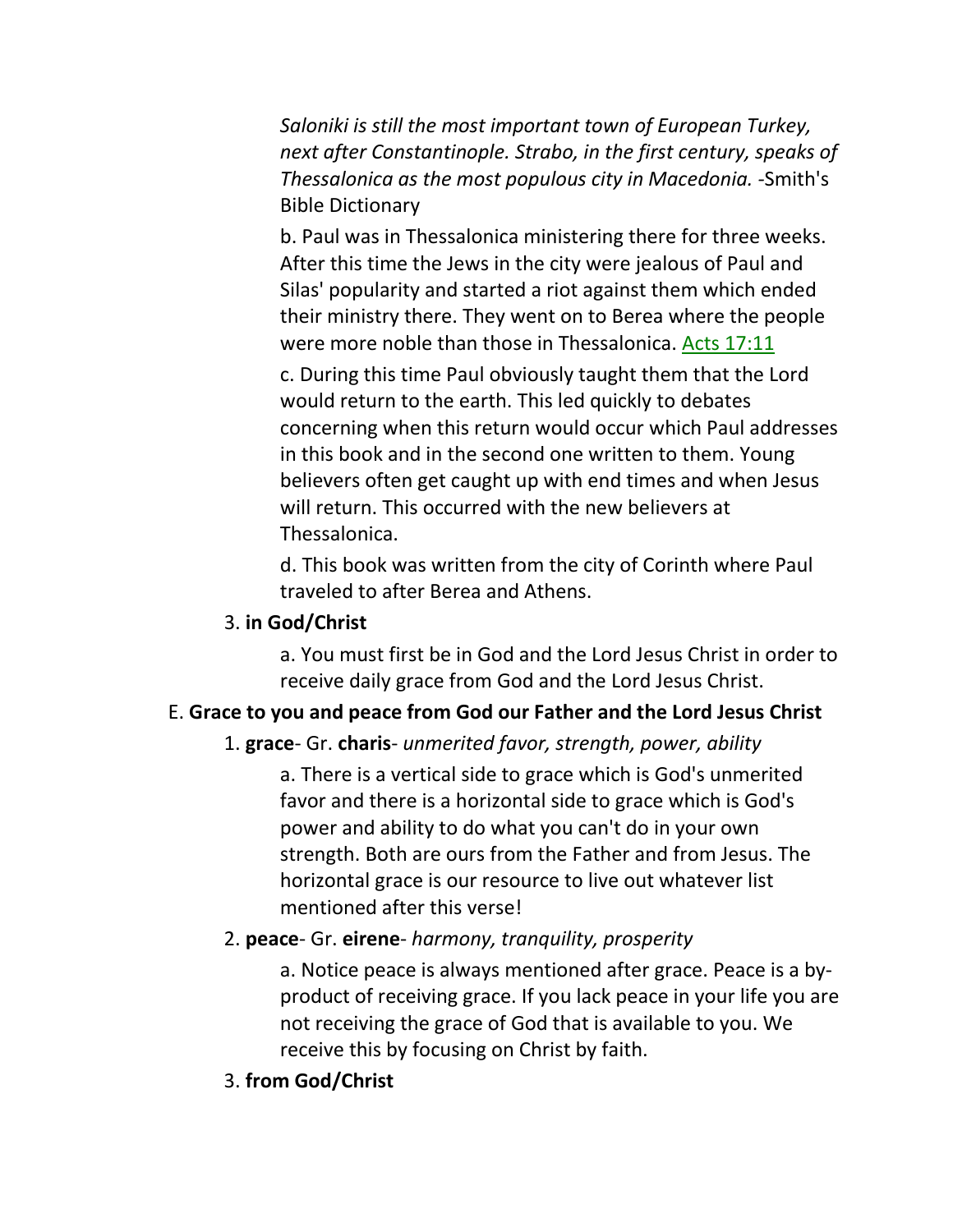a. Being in God the Father and in the Lord Jesus Christ makes grace and peace available to us by faith.

b. This is the most repeated phrase in the NT. It is not just a nice opening of a letter but a conferring of the resources to live the Christian life from our heavenly spiritual vine.

2. **We give thanks to God always for you all, making mention of you in our prayers,**

## A. **We give thanks to God always for you all,**

# 1. **thanks**- Gr. **eucharisteo**- *to give good grace, thanks*

a. Thanksgiving should be present in all our prayers. Phil. 4:6 It is a token of faith.

## B. **making mention of you in our prayers**

## 1. **making mention-** Gr. **poieo mneia***- to make recollection*

a. We are the ones who are to make recollection by choosing to ponder and reflect on what God has done and upon our past and current relationships. We need to set aside time to make recollection and then form this into thanksgiving and prayers.

2. **prayers**- Gr. **proseuche**- *communing towards the face, communing prayer*

a. Prayer is the language of dependency. Out of the 613 commands of the Law not one of them was to pray because the Law was based upon your own works and ability to serve God. Man was never created to live independently from God. We need God. Prayer is our expression of faith and dependence upon Him.

# 3. **remembering without ceasing your work of faith, labor of love, and patience of hope in our Lord Jesus Christ in the sight of our God and Father,**

# A. **remembering without ceasing your work of faith,**

- 1. **remembering** Gr. **mnemoneuo**
- 2. **without ceasing** Gr. **adialeiptos**
	- a. Paul just could not get these people off his mind. He was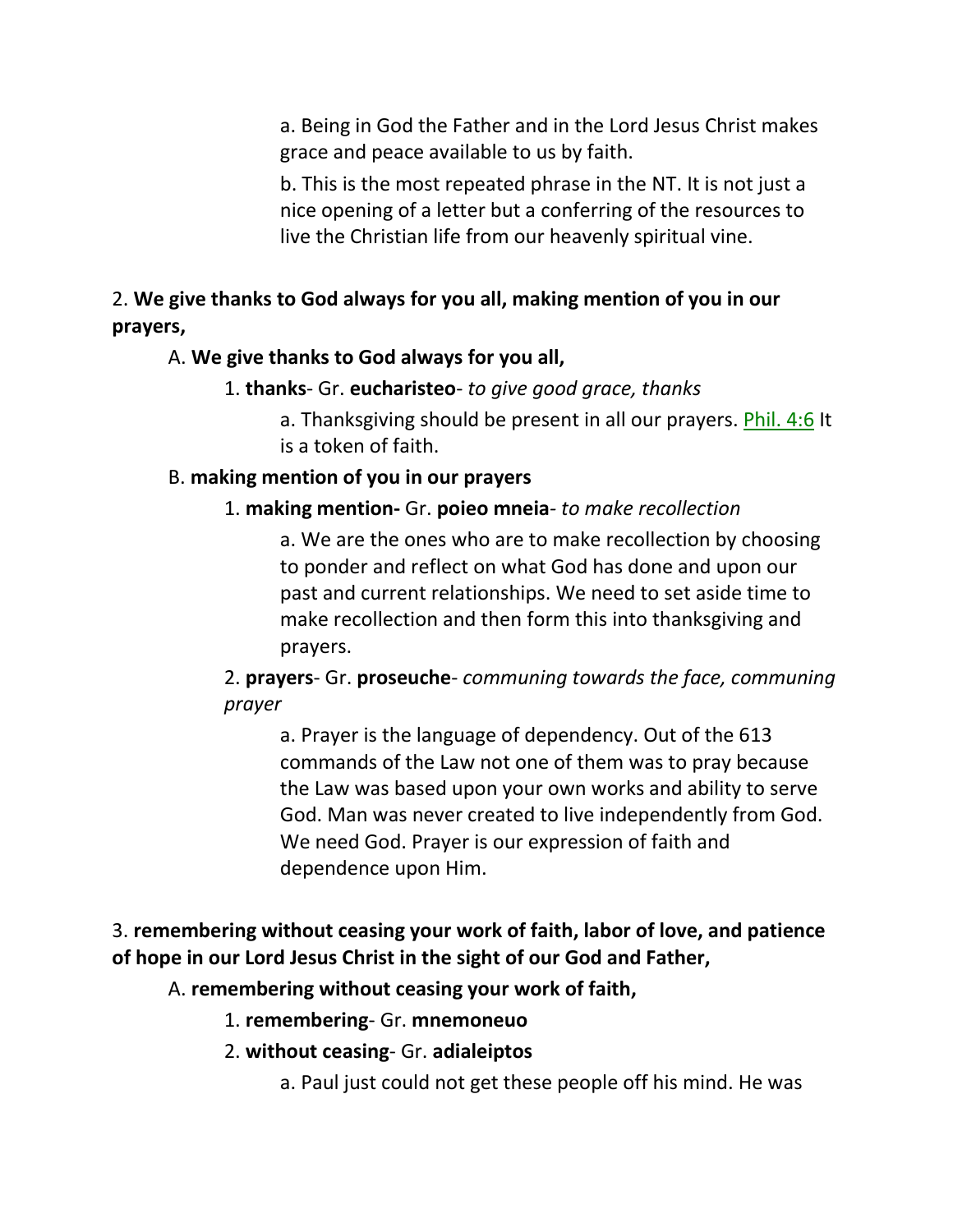with them for only three weeks but they made such a strong impression on him that he could not forget them. He just had to write to them now to help them forward on their faith walk.

b. If someone keeps coming to your mind, stop and pray for them. You might even try to contact them and check up on them. You will be surprised how many times you will contact them just at the point of their need.

#### 3. **work**- Gr. **ergon**

1. Work has a place in a Christian's life. It is the fruit of relationship with God, not the root of it.

#### 4. **faith**- Gr. **pistis**

a. This is a fruit of the Spirit and it produces work.

## B. **labor of love,**

1. **labor**- Gr. **kopos**- hard work that bring weariness

a. Again this is a fruit of our relationship with God, not a root of it. We first rest with Christ and then get up and work yoked up with Him! Matt. 11:28-30

#### 2. **love**- Gr. **agape**

a. This is a fruit of the Spirit and it produces labor.

# C. **and patience of hope in our Lord Jesus Christ in the sight of our God and Father**

## 1. **patience-** Gr. **hupomone**- *to remain under*

a. In this verse we see that faith and love stimulates work and labor. Here we see that hope stimulates patience which is a fruit of the Spirit. Work and faith are natural by-products of faith and love. Hope is a spiritual force that stimulates the fruit of the Spirit.

## 2. **hope**- Gr. **elpis**- *confident expectation of good*

## 3. **sight-** Gr. **emprosthen**

a. We will only have hope when we keep Jesus and God the Father constantly in our sight.

## 4. **knowing, beloved brethren, your election by God.**

A. **knowing**- Gr. **eido**- *to see or know in the mind or heart*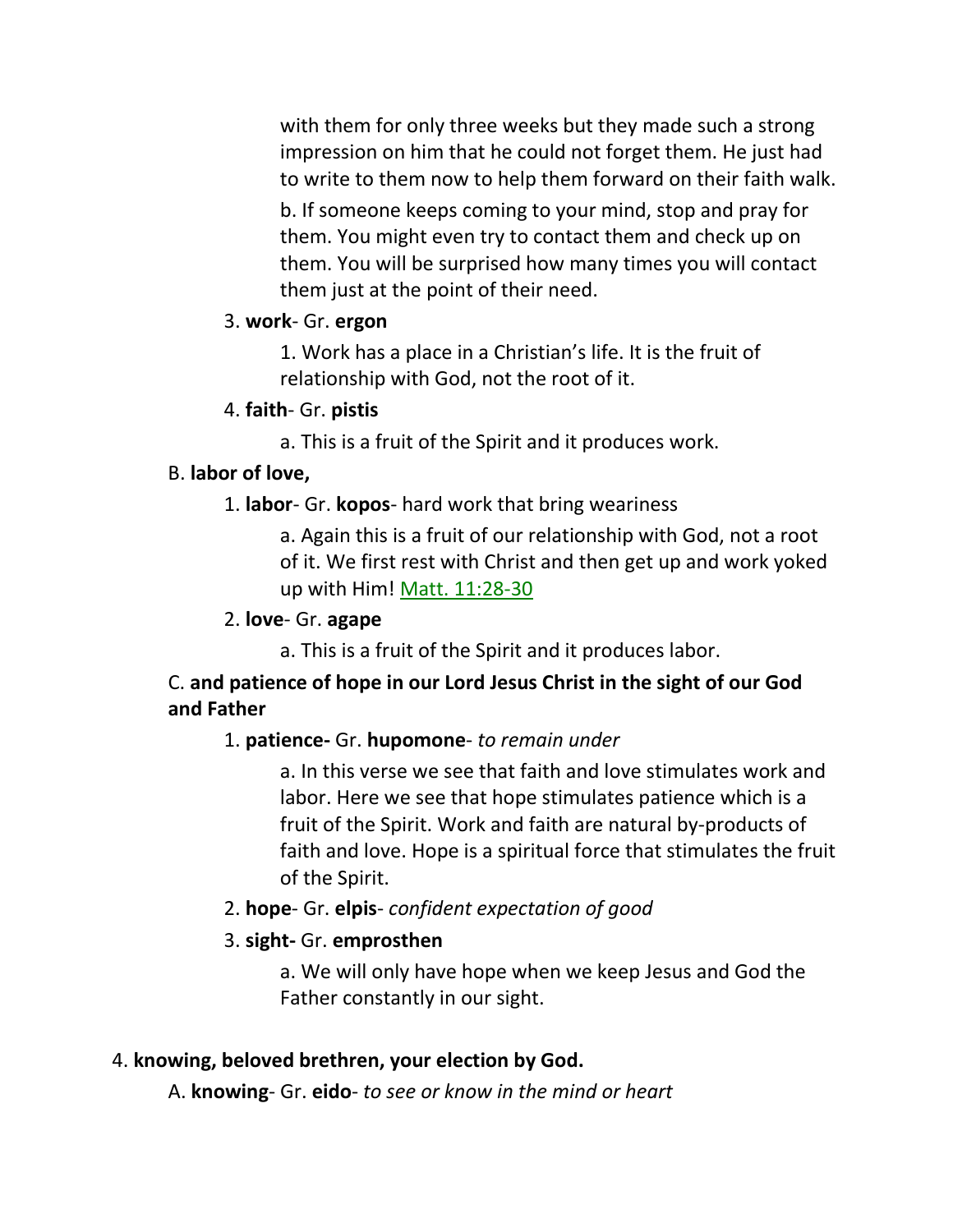## B. **beloved brethren**

- 1. **beloved** Gr. **agapao-** *loved*
- 2. **brethren** Gr. **adelphos** *sharing the same womb*

# C. **your election by God**

## 1. **election**- Gr. **ekloge**- *to select out*

a. God's election is based upon His foreknowledge. 1 Peter 1:2 b. Who does God select for salvation? Those who answer the call of salvation and accept it by grace through faith. God knows in advance who will do this. This is God's foreknowledge.

c. In the parable of the great wedding banquet Jesus says many are called but few are chosen. However, according to this parable who were chosen? The ones who answered the call! Matt. 22:2-14

d. God does not just arbitrarily pick some to go to heaven and others he sends to hell. There is no heavenly lottery!

5. **For our gospel did not come to you in word only, but also in power, and in the Holy Spirit and in much assurance, as you know what kind of men we were among you for your sake.** 

A. **For our gospel did not come to you in word only,**

1. **gospel**- Gr. **euagglion**- *good news*

2. **come**- Gr. **ginomai**- *to begin or commence*

a. The ministry of the Word began when we got saved, but it needs to be continued throughout our lives. John 8:31-32

3. **word**- Gr. **logos**

# B. **but also in power,**

# 1. **power**- Gr. **dunamis**

a. This power was demonstrated by the signs following confirming the Word. Mark 16:20, 1 Cor. 2:4, Heb. 2:4

# C. **and in the Holy Spirit and in much assurance,**

# 1. **Holy Spirit**

a. The Holy Spirit does the spiritual work of ministry. 1 John 2:27 God just needs humans on earth to be His mouthpiece.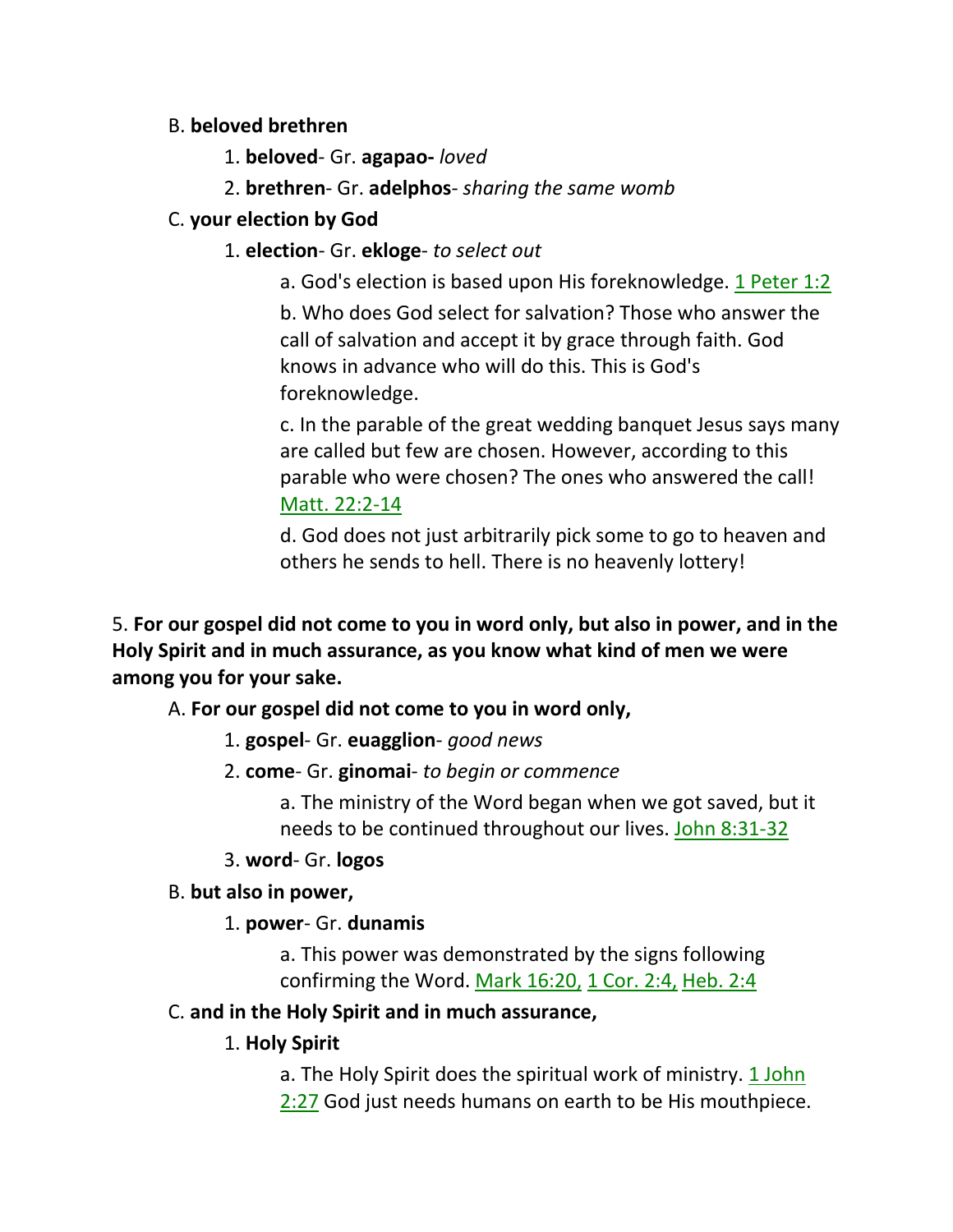# 1 Cor. 2:13- [we speak..the Spirit teaches..]

# 2. **assurance**- Gr. **plerophoria**- *full conviction, firm persuasion, assurance*

a. Only the Holy Spirit can minister this in a human heart. If a minister will depend on the Holy Spirit to minister through them, then the Word will produce great assurance in the hearts of the people.

## D. **as you know what kind of men we were among you for your sake.**

#### 1. **know**- Gr. **eido**

## 2. **kind of men**- Gr. **oios**- *such or what sort of*

a. We are not to walk as mere men, but as super men and women empowered by the Holy Spirit. 1 Cor. 3:3

## 3. **for your sake**

a. Our living holy is not for God's benefit but for people's benefit. Titus 3:8 Our holy lives are a billboard for Jesus and an attraction for the gospel. Matt. 5:16, Titus 2:10

b. Here we see the importance of the Word and a holy life in a minister. Paul said to the Ephesian elders- "*I showed you and I taught you*..." Acts 20:20

c. Often more is caught than taught. Our life can help facilitate the ministry of the Word or detract from it.

# 6. **And you became followers of us and of the Lord, having received the word in much affliction, with joy of the Holy Spirit,**

## A. **And you became followers of us and of the Lord,**

1. **followers**- Gr. **mimetes**- *to mimic, copy*

a. To mimic or copy someone you must observe them closely. Is your life such that you would not mind people to give it close scrutiny?

b. The greatest leadership style is leading by example.  $1\text{Pe}$  5:3

#### 2. **of us**

a. People need natural examples to follow. Some young Christians have trouble following the Lord they can't see, but they can follow natural leaders they can see.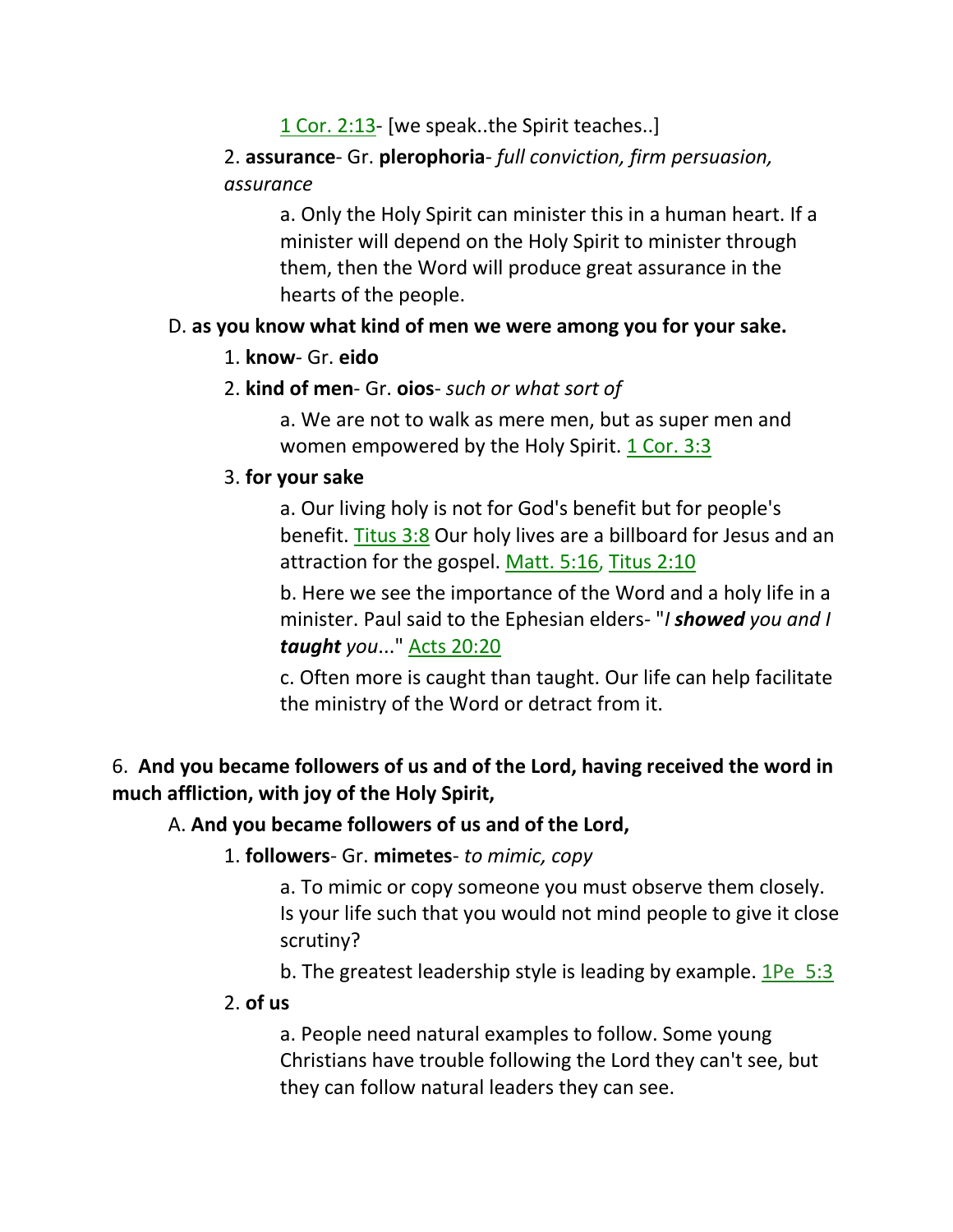b. Some natural leaders set a bad example and make it difficult for young Christians to follow the Lord.

c. Paul said to follow him **AS HE FOLLOWED CHRIST**. 1 Cor. 11:1 People should not follow us if we are not following the Lord.

## 3. **of the Lord**

a. Ultimately, we are to follow the Lord. Natural leaders can fail and fall. If our full trust is in people, then when they fall we will too. Even when people fall we can continue to follow the Lord because He will never fail or fall.

## B. **having received the word in much affliction,**

1. **received**- Gr. **dechomai**- *to welcome*

# 2. **word**- Gr. **logos**

a. We must receive the Word first before it can take root and bear fruit.

# 3. **affliction**- Gr. **thlipsis**- *crushing pressure*

a. This is one way these saints were following Paul. Even though Paul was encountering affliction he still was following the Lord.

# C. **with joy of the Holy Spirit**

# 1. **joy**- Gr. **chara**

a. Paul had joy midst his afflictions. This was an example for the Thessalonians to follow.

# 2. **Holy Spirit**

a. Joy is a fruit of the Spirit. Gal. 5:22

# 7. **so that you became examples to all in Macedonia and Achaia who believe.**

# A. **became**- Gr. **ginomai**- *came to be*

B. **examples**- **tupos**- *type, example, a mould, a pattern, a model*

1. This is the goal for setting a good example- that those who watch us in turn become an example for others to follow and so on.

# C. **Macedonia**- means *burning*

- 1. This is the region where Philippi and Thessalonica were located in.
- D. **Achaia** means *trouble*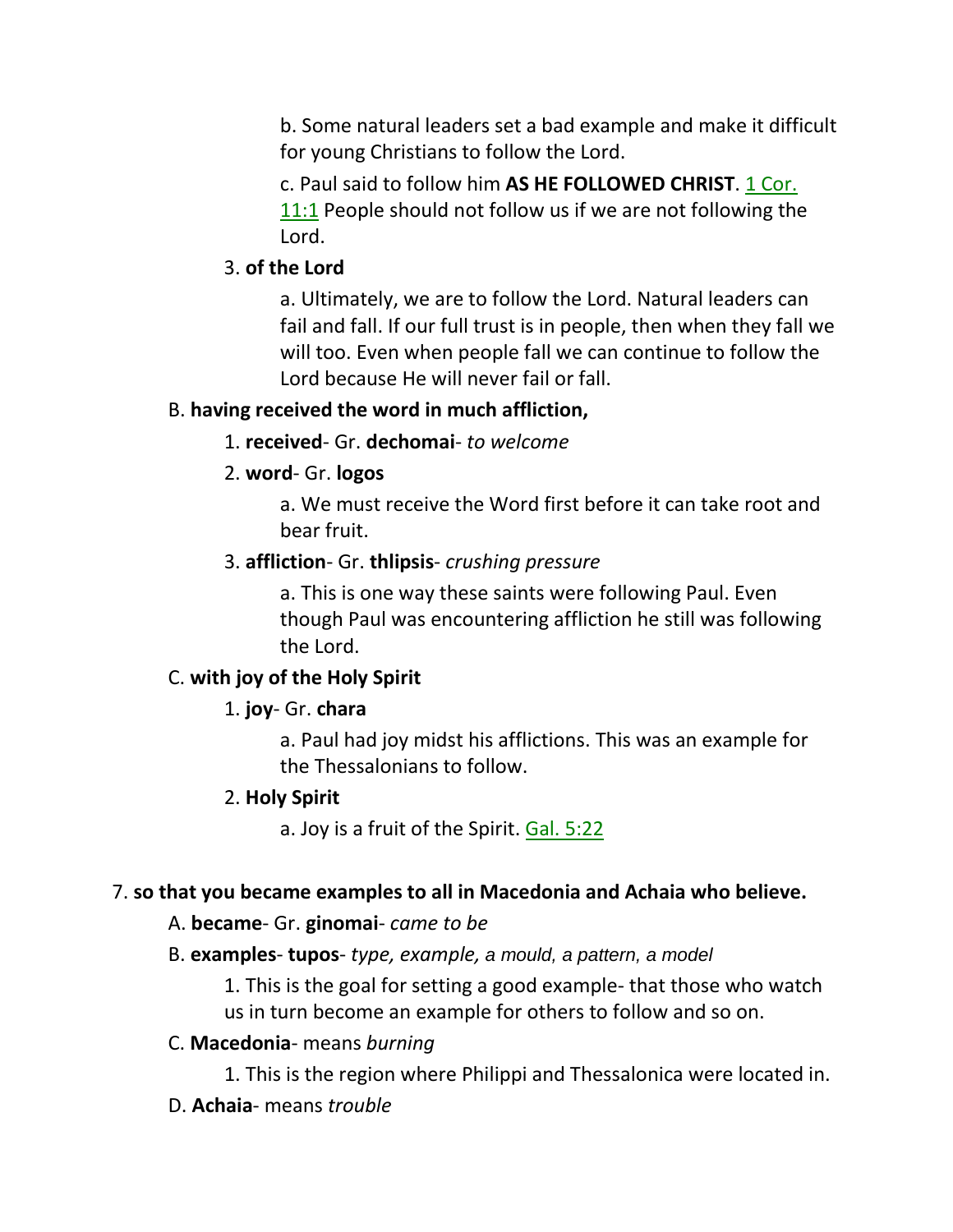1. We should be an example of faith for those who are in the fire of testing and in trouble.

2. This was where Corinth was located.

E. **believe**- Gr. **pisteuo**

8. **For from you the word of the Lord has sounded forth, not only in Macedonia and Achaia, but also in every place. Your faith toward God has gone out, so that we do not need to say anything.**

A. **For from you the word of the Lord has sounded forth,**

- 1. **word** Gr. **logos**
- 2. **sounded forth** Gr. **execheomai-** *to echo out, reverberate*

a. As an echo spreads out like a ripple in water, so the Word of God was spread from the Thessalonians out to everyone around them.

#### B. **not only in Macedonia and Achaia,**

1. In the surrounding areas.

C. **but also in every place,**

1. **place**- Gr. **topos**

#### D. **Your faith has gone out,**

1. **faith**- Gr. **pistis**

2. **gone out**- Gr. **exerchomai**- *to go out*

a. Not only was the Word dispersed but also their testimony was as well.

#### E. **so that we do not need to say anything**

## 1. **say**- Gr. **laleo**

a. It is great when those who we minister make our job obsolete!

9. **For they themselves declare concerning us what manner of entry we had to you, and how you turned to God from idols to serve the living and true God,** 

A. **For they themselves declare concerning us what manner of entry we had to you,**

1. **declare**- Gr. **apaggello**- *to bring tidings (from a person or a thing),*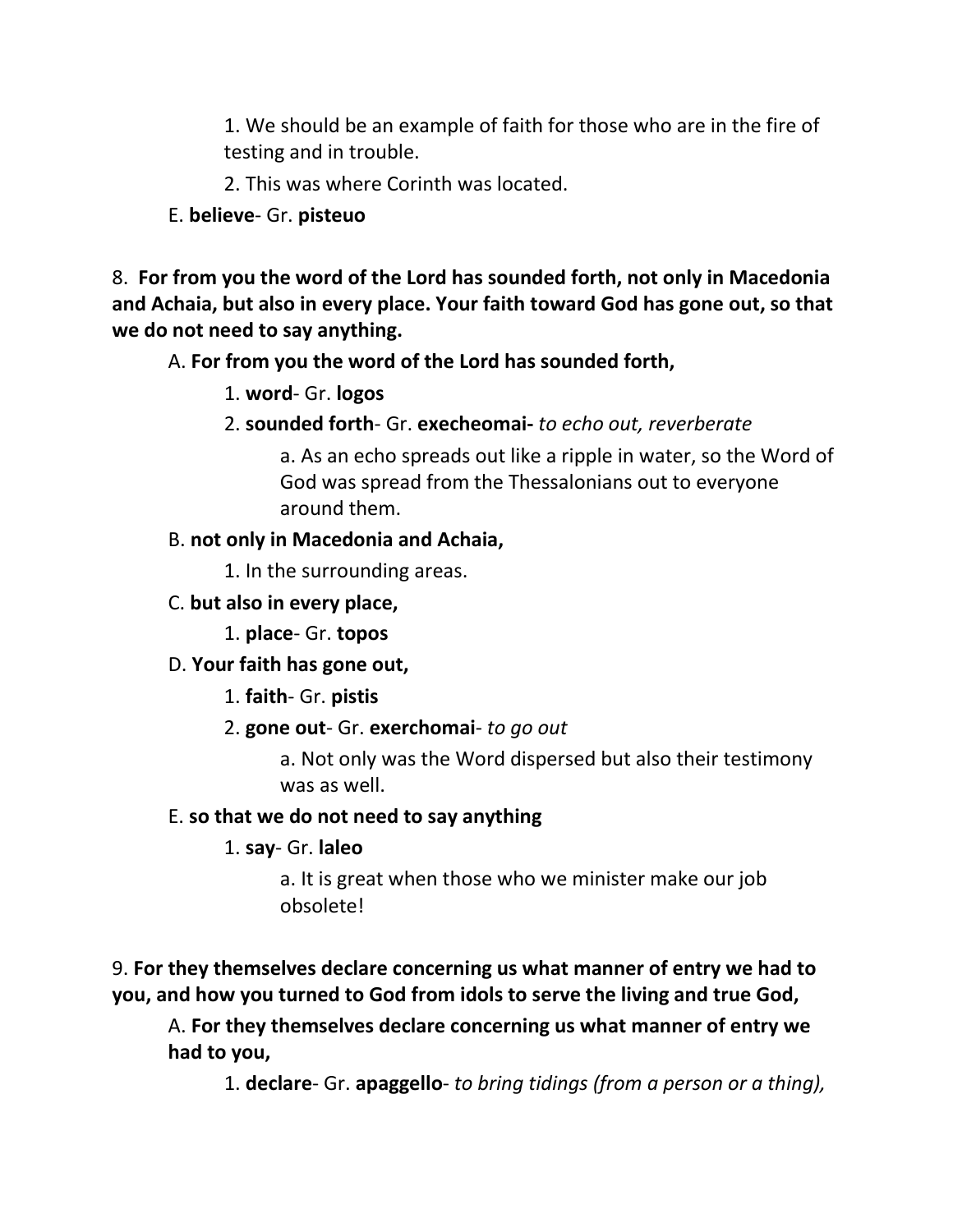#### *bring word, report*

#### 2. **manner**- Gr. **hopoios**- *what kind of, how great*

#### 3. **entry**- Gr. **eisodos**- *coming in*

a. Their entrance was glorious but their exit was not. They were forced out of the city. It is good to focus on the good and not the bad. We need to follow Phil. 4:8.

## B. **and how you turned to God from idols to serve the living and true God**

#### 1. **turned**- Gr. **epistrepho-** *to be converted*

a. This Greek word is also translated "converted" in the NT. Paul is talking about their conversion experience when they first heard the gospel.

#### 2. **idols**- Gr. **eidolon**

## 3. **serve**- Gr. **douleo**- *to act as a bond slave*

a. The only way we can be set free from bondage is to turn to the Lord and be His bond slave. A bond slave was set free but chose to serve their master out of love.

#### 4. **living**- Gr. **zao**

a. Idols are not alive. They have no life in them and cannot impart life. God is **LIFE** and He imparts life to those who turn to Him. John 14:6

#### 5. **true**- Gr. **aletheia**

a. If there is one true God then there are many false gods. The one true God is the only one with eternal life in Himself and can impart it to others. John 17:3

## 10. **and to wait for His Son from heaven, whom He raised from the dead,** *even* **Jesus who delivers us from the wrath to come.**

## A. **and to wait for His Son from heaven,**

1. **wait**- Gr. **anameno**- *to wait upon, to wait for one (with the added notion of patience and trust)*

#### 2. **Son**- Gr. **huios**

#### 3. **heaven**- Gr. **ouranos**

a. Just as Jesus physically ascended up into heaven, so Jesus will physically descend out of heaven back to the earth. Acts